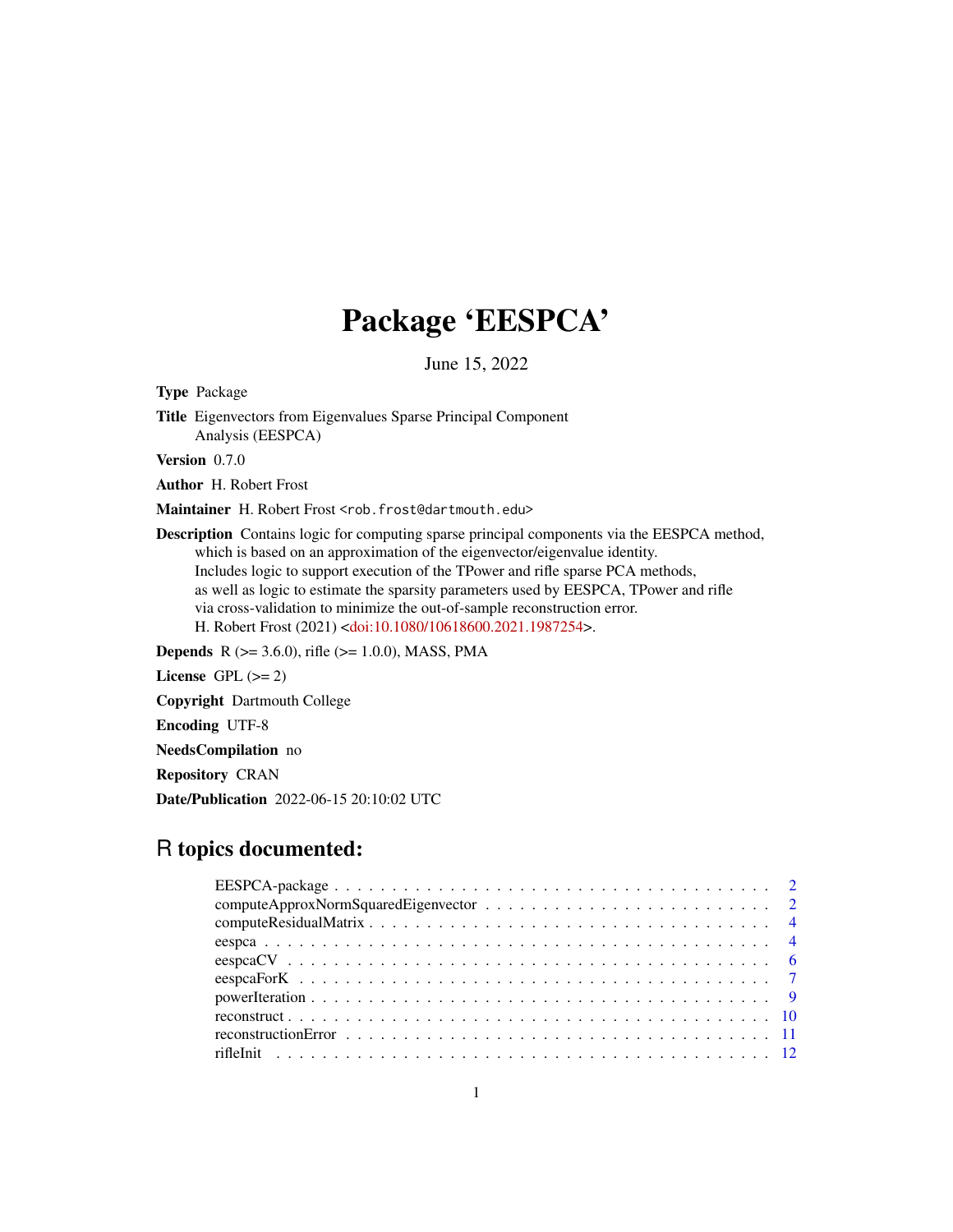<span id="page-1-0"></span>

| Index |  |  |  |  |  |  |  |  |  |  |  |  |  |  |  | 17 |
|-------|--|--|--|--|--|--|--|--|--|--|--|--|--|--|--|----|
|       |  |  |  |  |  |  |  |  |  |  |  |  |  |  |  |    |

EESPCA-package *Eigenvectors*

Implementation of Eigenvectors from Eigenvalues Sparse Principal Component Analysis (EESPCA).

## Details

| Package: | <b>EESPCA</b> |
|----------|---------------|
| Type:    | Package       |
| Version: | 0.7.0         |
| Date:    | 2021          |
| License: | GPL-2         |

## Note

This work was supported by the National Institutes of Health grants K01LM012426, R21CA253408, P20GM130454,and P30CA023108.

## Author(s)

H. Robert Frost

## References

• Frost, H. R. (2022). Eigenvectors from Eigenvalues Sparse Principal Component Analysis (EESPCA). Journal of Computational and Graphical Statistics.

<span id="page-1-1"></span>computeApproxNormSquaredEigenvector

*Approximates the normed squared eigenvector loadings*

## Description

Approximates the normed squared eigenvector loadings using a simplified version of the formula associating normed squared eigenvector loadings with the eigenvalues of the full matrix and submatrices.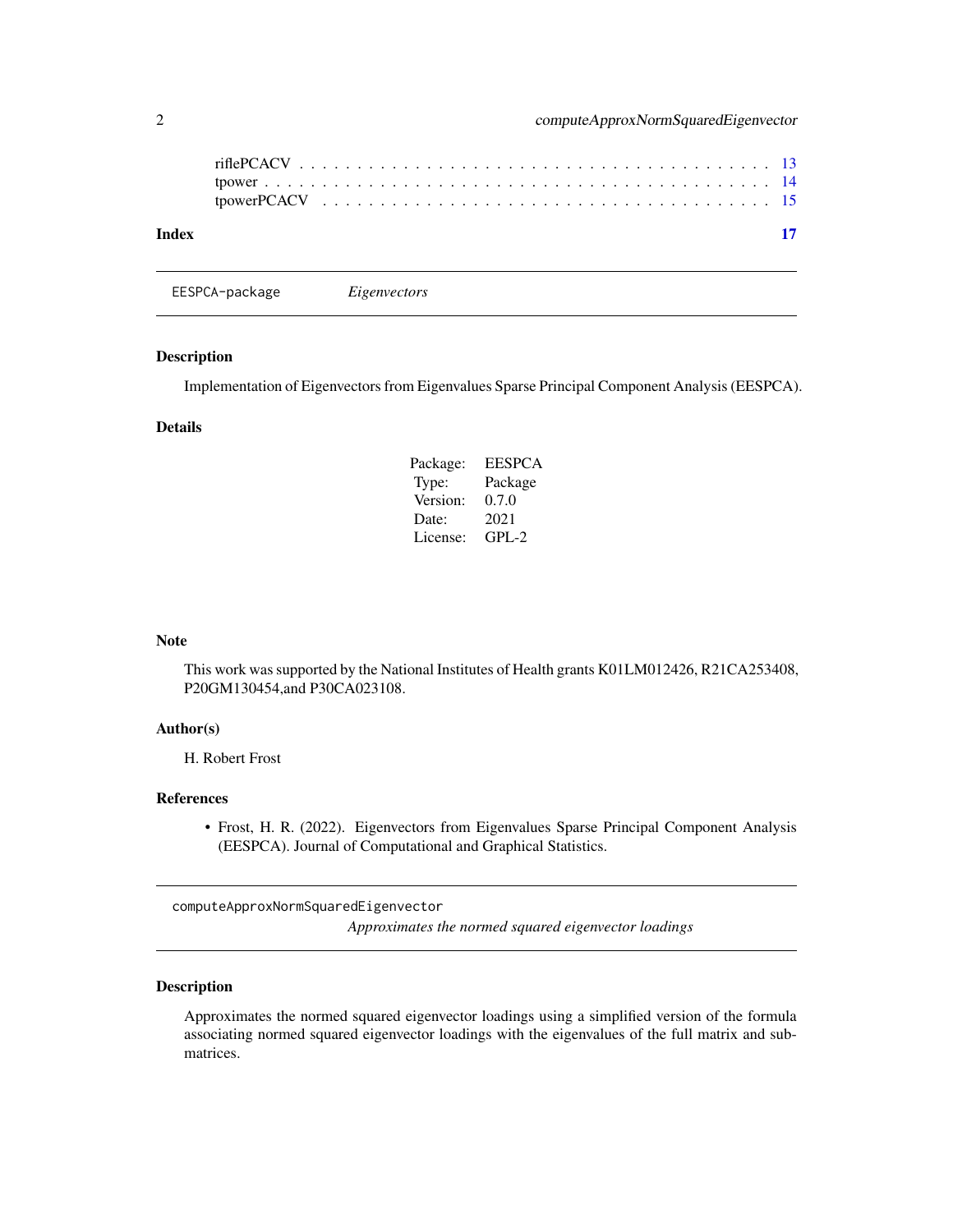## <span id="page-2-0"></span>Usage

```
computeApproxNormSquaredEigenvector(cov.X, v1, lambda1, max.iter=5,
   lambda.diff.threshold=1e-6, trace=FALSE)
```
## Arguments

| cov.X                 | Covariance matrix.                                                                                                                  |
|-----------------------|-------------------------------------------------------------------------------------------------------------------------------------|
| v1                    | Principal eigenvector of cov. X, i.e, the loadings of the first PC.                                                                 |
| lambda1               | Largest eigenvalue of cov. X.                                                                                                       |
| max.iter              | Maximum number of iterations for power iteration method when computing<br>sub-matrix eigenvalues. See description power I teration. |
| lambda.diff.threshold | Threshold for exiting the power iteration calculation. See description power I teration.                                            |
| trace                 | True if debugging messages should be displayed during execution.                                                                    |

#### Value

Vector of approximate normed squared eigenvector loadings.

#### See Also

[eespca](#page-3-1),[powerIteration](#page-8-1)

```
set.seed(1)
# Simulate 10x5 MVN data matrix
X=matrix(rnorm(50), nrow=10)
# Estimate covariance matrix
cov.X = cov(X)# Compute eigenvectors/values
eigen.out = eigen(cov.X)
v1 = eigen.out$vectors[,1]
lambda1 = eigen.out$values[1]
# Print true squared loadings
v1^2
# Compute approximate normed squared eigenvector loadings
computeApproxNormSquaredEigenvector(cov.X=cov.X, v1=v1,
    lambda1=lambda1)
```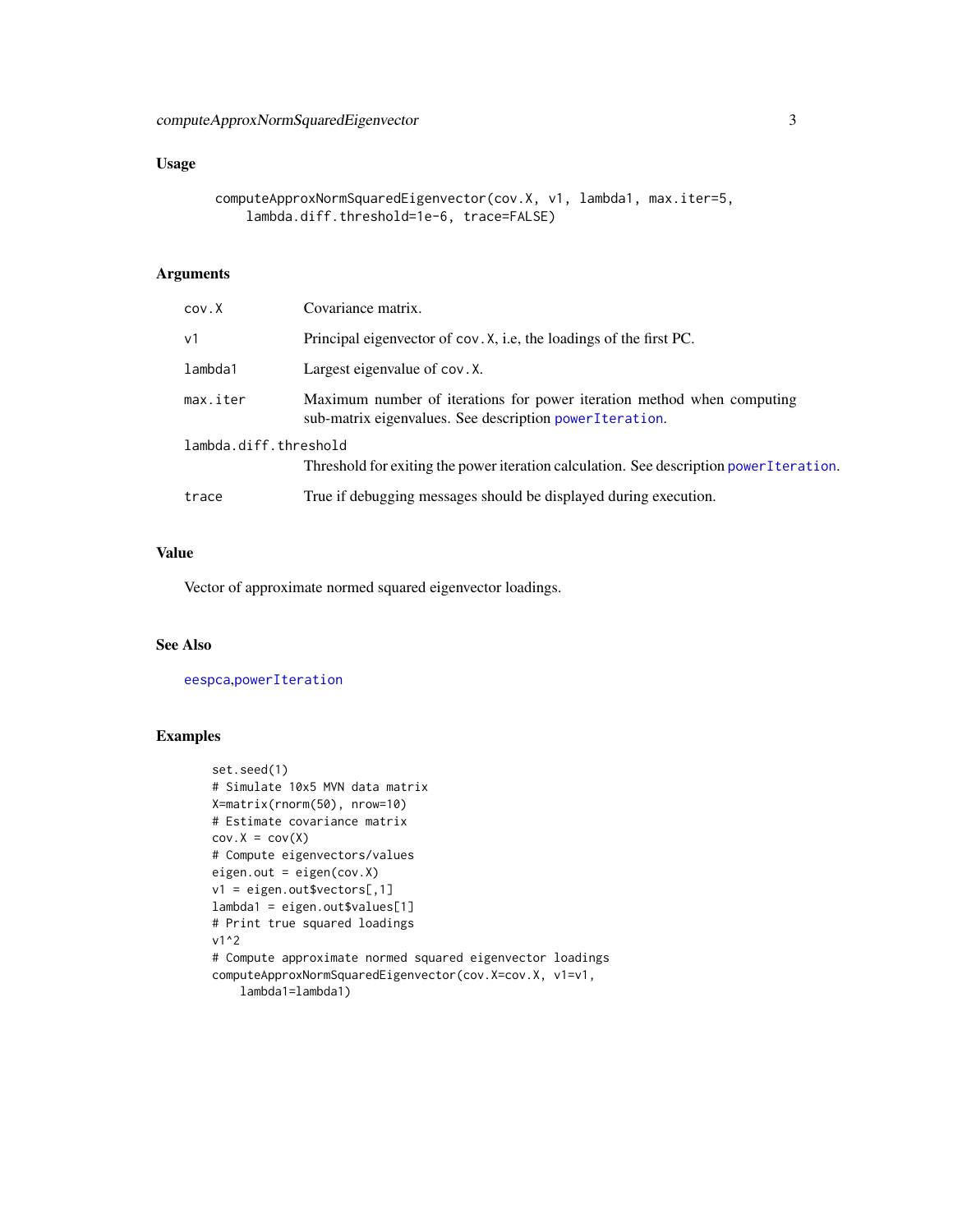<span id="page-3-0"></span>computeResidualMatrix *Calculates the residual matrix from the reduced rank reconstruction*

### Description

Utility function for computing the residual matrix formed by subtracting from X a reduced rank approximation of matrix X generated from the top k principal components contained in matrix V.

#### Usage

```
computeResidualMatrix(X,V,center=TRUE)
```
## Arguments

| $\times$ | An n-by-p data matrix whose top k principal components are contained in the<br>p-by-k matrix V.                                                                                                                                                        |
|----------|--------------------------------------------------------------------------------------------------------------------------------------------------------------------------------------------------------------------------------------------------------|
| V        | A p-by-k matrix containing the loadings for the top k principal components of                                                                                                                                                                          |
| center   | If true (the default), X will be mean-centered before the residual matrix is com-<br>puted. If the PCs in V were computed via SVD on a mean-centered matrix or via<br>eigen-decomposition of the sample covariance matrix, this should be set to true. |

## Value

Residual matrix.

## Examples

```
set.seed(1)
# Simulate 10x5 MVN data matrix
X=matrix(rnorm(50), nrow=10)
# Perform PCA
proomp.out = prcomp(X)# Get rank 2 residual matrix
computeResidualMatrix(X=X, V=prcomp.out$rotation[,1:2])
```
<span id="page-3-1"></span>

| sn<br>c<br>10 |
|---------------|
|---------------|

**Eigenvectors from Eigenvalues Sparse Principal Component Analysis** *(EESPCA)*

#### Description

Computes the first sparse principal component of the specified data matrix using the Eigenvectors from Eigenvalues Sparse Principal Component Analysis (EESPCA) method.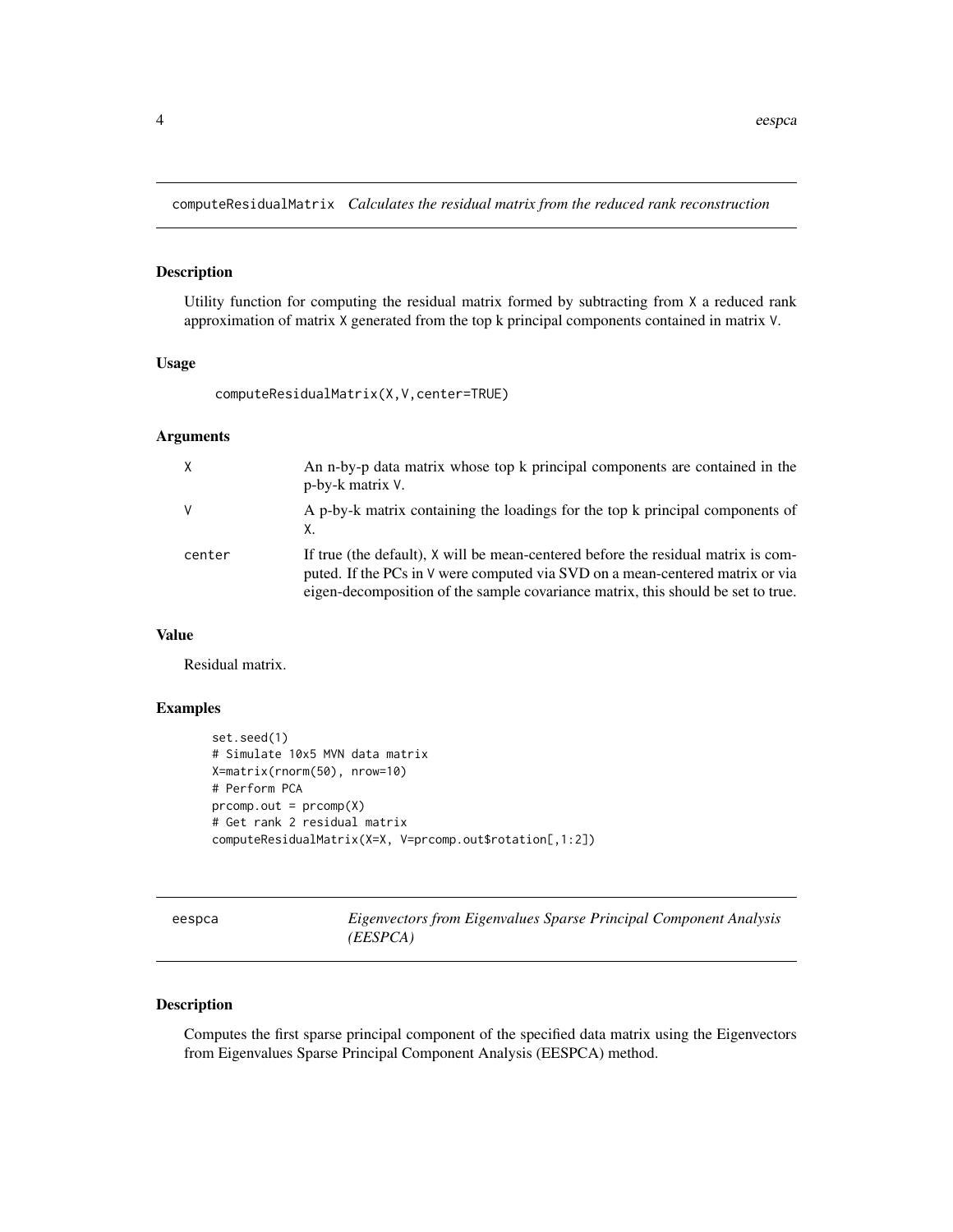#### <span id="page-4-0"></span>eespca 5

## Usage

```
eespca(X, max.iter=20, sparse.threshold, lambda.diff.threshold=1e-6,
   compute.sparse.lambda=FALSE, sub.mat.max.iter=5, trace=FALSE)
```
## Arguments

| X                     | An n-by-p data matrix for which the first sparse PC will be computed.                                                                                                     |
|-----------------------|---------------------------------------------------------------------------------------------------------------------------------------------------------------------------|
| max.iter              | Maximum number of iterations for power iteration method. See power Iteration.                                                                                             |
| sparse.threshold      |                                                                                                                                                                           |
|                       | Threshold on loadings used to induce sparsity. Loadings below this value are set                                                                                          |
|                       | to 0. If not specified, defaults to $1/\sqrt{p}$ .                                                                                                                        |
| lambda.diff.threshold |                                                                                                                                                                           |
|                       | Threshold for exiting the power iteration calculation. If the absolute relative                                                                                           |
|                       | difference in lambda is less than this threshold between subsequent iterations,                                                                                           |
|                       | the power iteration method is terminated. See power I teration.                                                                                                           |
| compute.sparse.lambda |                                                                                                                                                                           |
|                       | If true, the sparse loadings will be used to compute the sparse eigenvalue.                                                                                               |
| sub.mat.max.iter      |                                                                                                                                                                           |
|                       | Maximum iterations for computation of sub-matrix eigenvalues using the power<br>iteration method. To maximize performance, set to 1. Uses the same lambda.diff.threshold. |
| trace                 | True if debugging messages should be displayed during execution.                                                                                                          |

## Value

A list with the following elements:

- "v1": The first non-sparse PC as calculated via power iteration.
- "lambda1": The variance of the first non-sparse PC as calculated via power iteration.
- "v1.sparse": First sparse PC.
- "lambda1.sparse": Variance of the first sparse PC. NA if compute.sparse.lambda is FALSE.
- "ratio": Vector of ratios of the sparse to non-sparse PC loadings.

## References

• Frost, H. R. (2021). Eigenvectors from Eigenvalues Sparse Principal Component Analysis (EESPCA). arXiv e-prints. https://arxiv.org/abs/2006.01924

#### See Also

[eespcaForK](#page-6-1),[computeApproxNormSquaredEigenvector](#page-1-1), [powerIteration](#page-8-1)

```
set.seed(1)
# Simulate 10x5 MVN data matrix
X=matrix(rnorm(50), nrow=10)
# Compute first sparse PC loadings using default threshold
eespca(X=X)
```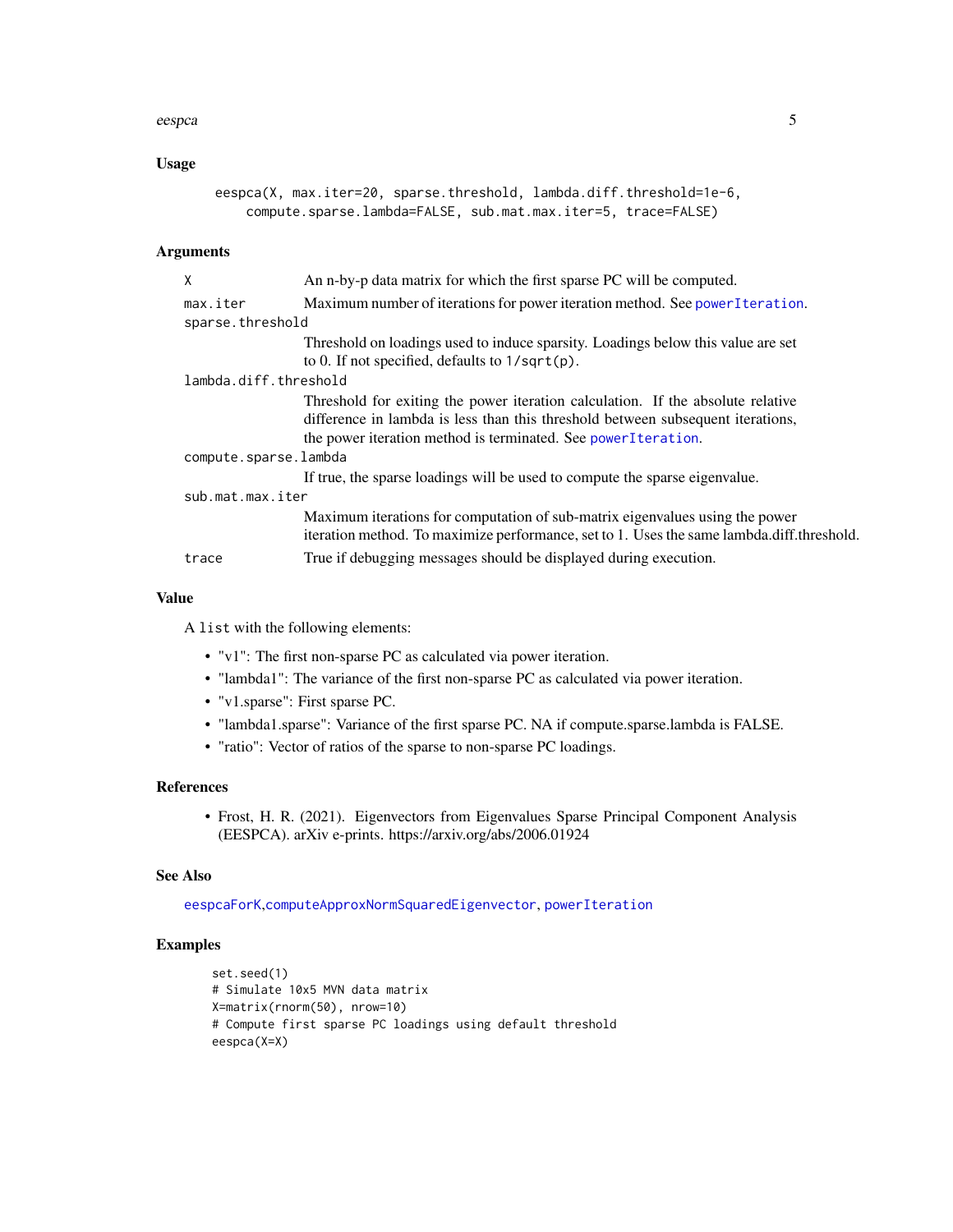<span id="page-5-0"></span>eespcaCV *Cross-validation for Eigenvectors from Eigenvalues Sparse Principal Component Analysis (EESPCA)*

## Description

Performs cross-validation of EESPCA to determine the optimal sparsity threshold. Selection is based on the minimization of reconstruction error. Based on the cross-validation approach of Witten et al. as implemented by the SPC.cv method in the PMA package.

#### Usage

```
eespcaCV(X, max.iter=20, sparse.threshold.values, nfolds=5,
   lambda.diff.threshold=1e-6, compute.sparse.lambda=FALSE,
   sub.mat.max.iter=5, trace=FALSE)
```
## Arguments

| See description for eespca                                                                              |  |  |  |  |  |  |
|---------------------------------------------------------------------------------------------------------|--|--|--|--|--|--|
| See description for eespca                                                                              |  |  |  |  |  |  |
| sparse.threshold.values                                                                                 |  |  |  |  |  |  |
| Vector of threshold values to evaluate via cross-validation. See description for<br>eespca for details. |  |  |  |  |  |  |
| Number of cross-validation folds.                                                                       |  |  |  |  |  |  |
| lambda.diff.threshold                                                                                   |  |  |  |  |  |  |
| See description for eespca                                                                              |  |  |  |  |  |  |
| compute.sparse.lambda                                                                                   |  |  |  |  |  |  |
| See description for eespca                                                                              |  |  |  |  |  |  |
| sub.mat.max.iter                                                                                        |  |  |  |  |  |  |
| See description for eespca                                                                              |  |  |  |  |  |  |
| See description for eespca                                                                              |  |  |  |  |  |  |
|                                                                                                         |  |  |  |  |  |  |

#### Value

A list with the following elements:

- "cv": The mean of the out-of-sample reconstruction error computed for each threshold.
- "cv.error": The standard deviations of the means of the out-of-sample reconstruction error computed for each threshold.
- "best.sparsity": Threshold value with the lowest mean reconstruction error.
- "best.sparsity.1se": Threshold value whose mean reconstruction error is within 1 standard error of the lowest.
- "nonzerovs": Mean number of nonzero values for each threshold.
- "sparse.threshold.values": Tested threshold values.
- "nfolds": Number of cross-validation folds.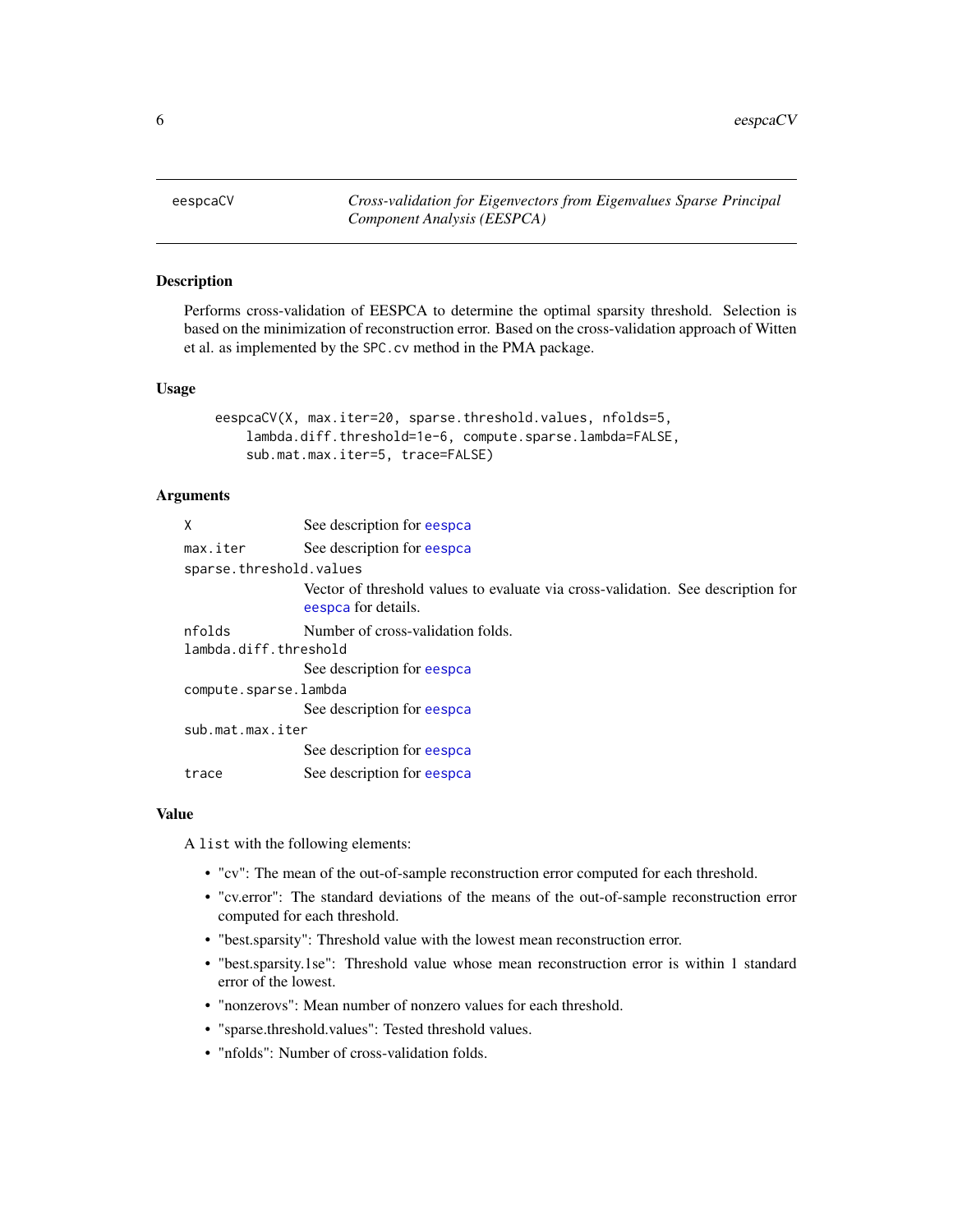## <span id="page-6-0"></span>eespcaForK 7

#### References

- Frost, H. R. (2021). Eigenvectors from Eigenvalues Sparse Principal Component Analysis (EESPCA). arXiv e-prints. https://arxiv.org/abs/2006.01924
- Witten, D. M., Tibshirani, R., and Hastie, T. (2009). A penalized matrix decomposition, with applications to sparse principal components and canonical correlation analysis. Biostatistics, 10(3), 515-534.

## See Also

[eespca](#page-3-1), [PMA{](#page-0-0)SPC.cv}

#### Examples

```
set.seed(1)
 # Simulate 10x5 MVN data matrix
 X=matrix(rnorm(50), nrow=10)
 # Generate range of threshold values to evaluate
 default.threshold = 1/sqrt(5)threshold.values = seq(from=.5*default.threshold, to=1.5*default.threshold, length.out=10)
 # Use 5-fold cross-validation to estimate optimal sparsity threshold
 eespcaCV(X=X, sparse.threshold.values=threshold.values)
```
<span id="page-6-1"></span>eespcaForK *Multi-PC version of Eigenvectors from Eigenvalues Sparse Principal Component Analysis (EESPCA)*

#### Description

Computes multiple sparse principal components of the specified data matrix via sequential application of the Eigenvectors from Eigenvalues Sparse Principal Component Analysis (EESPCA) algorithm. After computing the first sparse PC via the [eespca](#page-3-1) function, subsequent sparse PCs are computing by repeatedly applying [eespca](#page-3-1) to the residual matrix formed by subtracting the reconstruction of X from the original X. Multiple sparse PCs are not guaranteed to be orthogonal.

Note that the accuracy of the sparse approximation declines substantially for PCs with very small variances. To avoid this issue, k should not be set higher than the number of statistically significant PCs according to a Tracey-Widom test.

#### Usage

eespcaForK(X, k=2, max.iter=20, sparse.threshold, lambda.diff.threshold=1e-6, compute.sparse.lambda=FALSE, sub.mat.max.iter=5, trace=FALSE)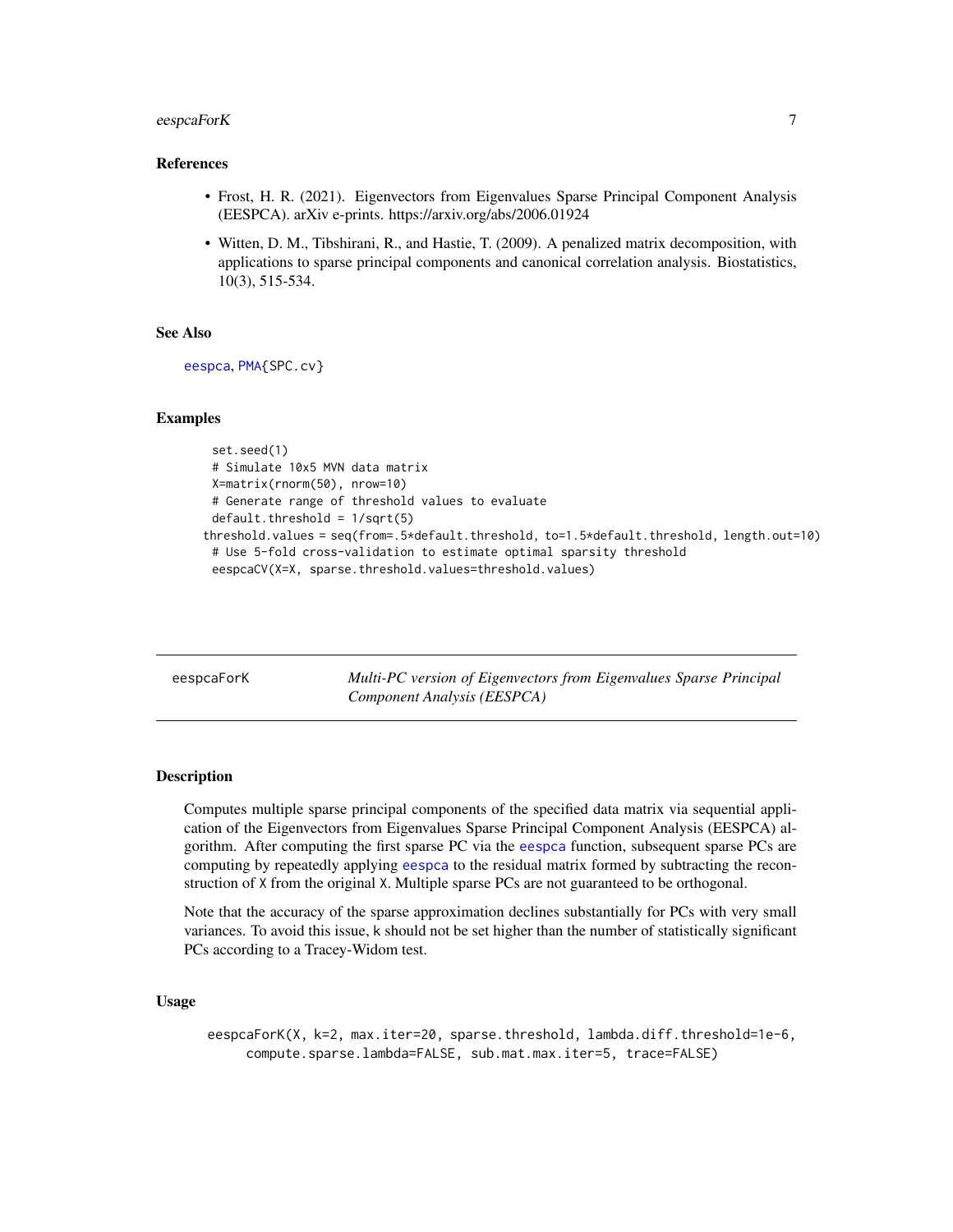## Arguments

| X                     | An n-by-p data matrix for which the first k sparse PCs will be computed.                                                                                                                                                                                                                                     |  |  |  |  |
|-----------------------|--------------------------------------------------------------------------------------------------------------------------------------------------------------------------------------------------------------------------------------------------------------------------------------------------------------|--|--|--|--|
| k                     | The number of sparse PCs to compute. The specified k must be 2 or greater (for<br>$k=1$ , use the eespca method). A check is made that k is not greater than the<br>maximum theoretical rank of X but, for performance reasons, a check is NOT<br>made that k is less than or equal to the actual rank of X. |  |  |  |  |
| max.iter              | See description for eespca                                                                                                                                                                                                                                                                                   |  |  |  |  |
| sparse.threshold      |                                                                                                                                                                                                                                                                                                              |  |  |  |  |
|                       | See description for eespca                                                                                                                                                                                                                                                                                   |  |  |  |  |
| lambda.diff.threshold |                                                                                                                                                                                                                                                                                                              |  |  |  |  |
|                       | See description for eespca                                                                                                                                                                                                                                                                                   |  |  |  |  |
| compute.sparse.lambda |                                                                                                                                                                                                                                                                                                              |  |  |  |  |
|                       | See description for eespca                                                                                                                                                                                                                                                                                   |  |  |  |  |
| sub.mat.max.iter      |                                                                                                                                                                                                                                                                                                              |  |  |  |  |
|                       | See description for eespca                                                                                                                                                                                                                                                                                   |  |  |  |  |
| trace                 | See description for eespca                                                                                                                                                                                                                                                                                   |  |  |  |  |

## Value

A list with the following elements:

- "V": Matrix of sparse loadings for the first k PCs.
- "lambdas": Vector of variances of the first k sparse PCs.

## References

• Frost, H. R. (2021). Eigenvectors from Eigenvalues Sparse Principal Component Analysis (EESPCA). arXiv e-prints. https://arxiv.org/abs/2006.01924

## See Also

[eespca](#page-3-1)

```
set.seed(1)
# Simulate 10x5 MVN data matrix
X=matrix(rnorm(50), nrow=10)
# Get first two sparse PCs
eespcaForK(X=X, sparse.threshold=1/sqrt(5), k=2)
```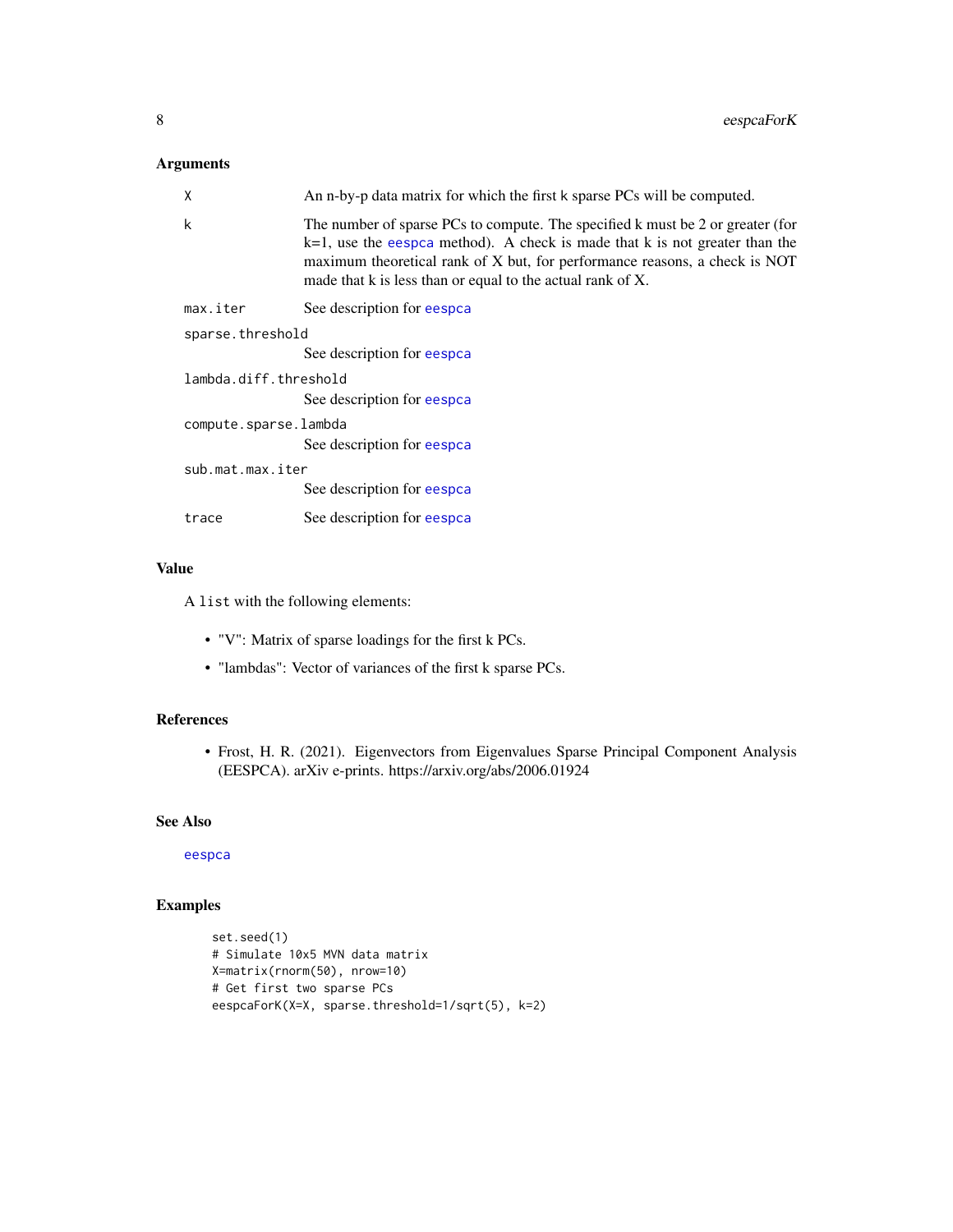<span id="page-8-1"></span><span id="page-8-0"></span>

Computes the principal eigenvector and eigenvalue of the specified matrix using the power iteration method. Includes support for truncating the estimated eigenvector on each iteration to retain just the k eigenvector loadings with the largest absolute values with all other values set to 0, i.e., the the TPower method by Yuan & Zhang.

#### Usage

powerIteration(X, k, v1.init, max.iter=10, lambda.diff.threshold=1e-6, trace=FALSE)

#### **Arguments**

| X                     | Matrix for which the largest eigenvector and eigenvalue will be computed.                                                                                                                                                    |
|-----------------------|------------------------------------------------------------------------------------------------------------------------------------------------------------------------------------------------------------------------------|
| k                     | If specified, the estimated eigenvector is truncated on each iteration to retain<br>only the k loadings with the largest absolute values, all other loadings are set to<br>0. Must be an integer between 1 and $ncol(X)$ .   |
| $v1.$ init            | If specified, the power iteration calculation will be initialized using this vec-<br>tor, otherwise, the calculation will be initialized using a unit vector with equal<br>values.                                           |
| max.iter              | Maximum number of iterations for power iteration method.                                                                                                                                                                     |
| lambda.diff.threshold |                                                                                                                                                                                                                              |
|                       | Threshold for exiting the power iteration calculation. If the absolute relative<br>difference in computed eigenvalue is less than this threshold between subsequent<br>iterations, the power iteration method is terminated. |
| trace                 | True if debugging messages should be displayed during execution.                                                                                                                                                             |

#### Value

A list with the following elements:

- "v1": The principal eigenvector of X.
- "lambda": The largest eigenvalue of X.
- "num.iter": Number of iterations of the power iteration method before termination.

#### References

• Yuan, X.-T. and Zhang, T. (2013). Truncated power method for sparse eigenvalue problems. J. Mach. Learn. Res., 14(1), 899-925.

## See Also

[eespca](#page-3-1)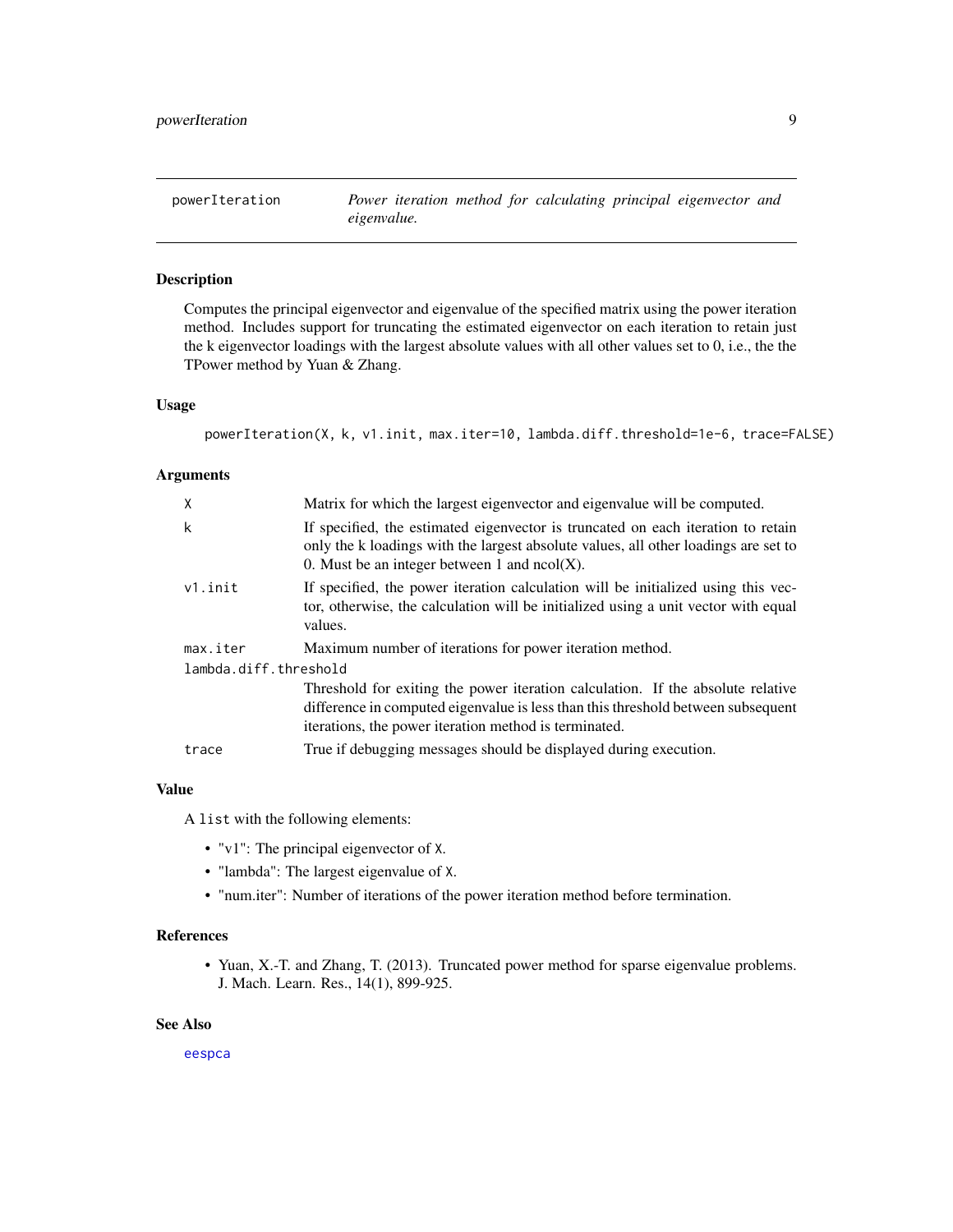## Examples

```
set.seed(1)
# Simulate 10x5 MVN data matrix
X=matrix(rnorm(50), nrow=10)
# Compute sample covariance matrix
cov.X = cov(X)# Use power iteration to get first PC loadings using default initial vector
powerIteration(X=cov.X)
```
reconstruct *Calculates the reduced rank reconstruction*

## Description

Utility function for computing the reduced rank reconstruction of X using the PC loadings in V.

## Usage

```
reconstruct(X,V,center=TRUE)
```
## Arguments

|        | An n-by-p data matrix whose top k principal components are contained the p-<br>by-k matrix V.                                                                                                                                                         |
|--------|-------------------------------------------------------------------------------------------------------------------------------------------------------------------------------------------------------------------------------------------------------|
|        | A p-by-k matrix containing the loadings for the top k principal components of<br>Х.                                                                                                                                                                   |
| center | If true (the default), X will be mean-centered before the reconstruction is com-<br>puted. If the PCs in V were computed via SVD on a mean-centered matrix or via<br>eigen-decomposition of the sample covariance matrix, this should be set to true. |

#### Value

Reduced rank reconstruction of X.

```
set.seed(1)
# Simulate 10x5 MVN data matrix
X=matrix(rnorm(50), nrow=10)
# Perform PCA
prcomp.out = prcomp(X)
# Get rank 2 reconstruction
reconstruct(X, prcomp.out$rotation[,1:2])
```
<span id="page-9-0"></span>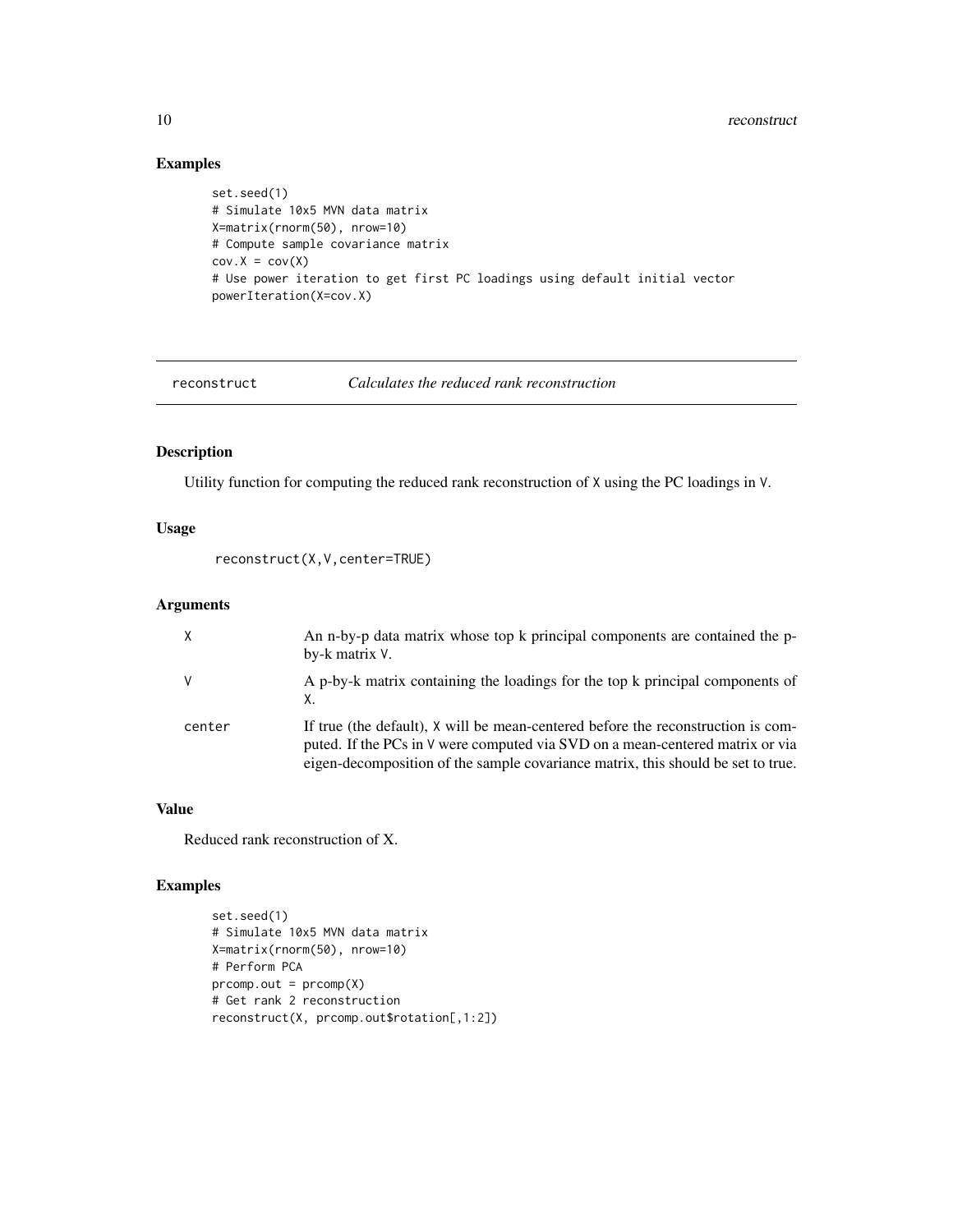<span id="page-10-0"></span>reconstructionError *Calculates the reduced rank reconstruction error*

## Description

Utility function for computing the squared Frobenius norm of the residual matrix formed by subtracting from X a reduced rank approximation of matrix X generated from the top k principal components contained in matrix V.

#### Usage

reconstructionError(X,V,center=TRUE)

## Arguments

| X      | An n-by-p data matrix whose top k principal components are contained the p-<br>by-k matrix V.                                                                                                                                                                |
|--------|--------------------------------------------------------------------------------------------------------------------------------------------------------------------------------------------------------------------------------------------------------------|
| V      | A p-by-k matrix containing the loadings for the top k principal components of<br>Х.                                                                                                                                                                          |
| center | If true (the default), X will be mean-centered before the reconstruction error is<br>computed. If the PCs in V were computed via SVD on a mean-centered matrix<br>or via eigen-decomposition of the sample covariance matrix, this should be set<br>to true. |

#### Value

The squared Frobenius norm of the residual matrix.

```
set.seed(1)
 # Simulate 10x5 MVN data matrix
 X=matrix(rnorm(50), nrow=10)
 # Perform PCA
 proomp.out = prcomp(X)# Get rank 2 reconstruction error, which will be the minimum since the first 2 PCs are used
 reconstructionError(X, prcomp.out$rotation[,1:2])
 # Use all PCs to get approximately 0 reconstruction error
 reconstructionError(X, prcomp.out$rotation)
```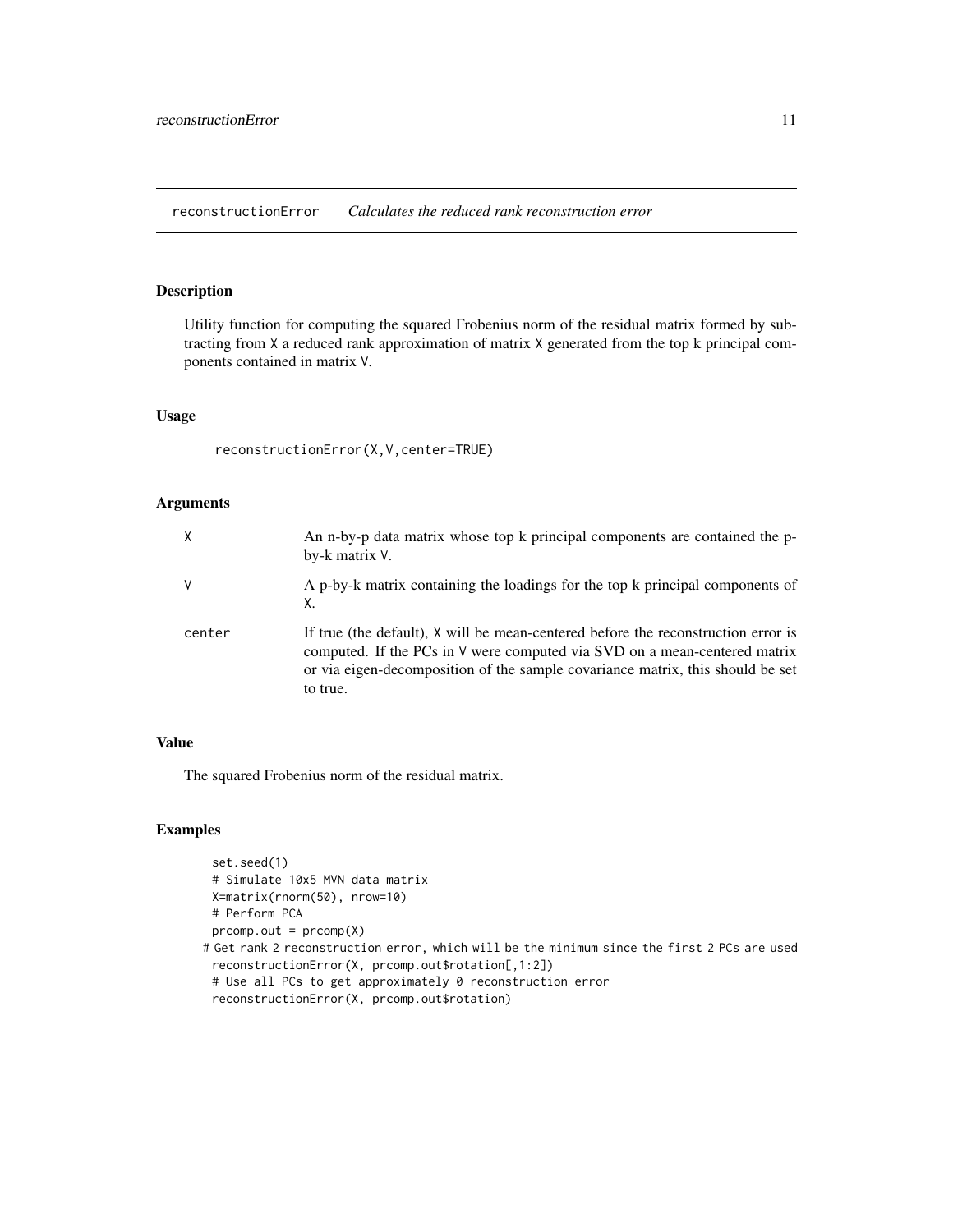Computes the initial eigenvector for the rifle method of Tan et al. (as implemented by the rifle method in the rifle R package) using the initial.convex method from the rifle package with lambda=sqrt $(log(p)/n)$  and K=1.

## Usage

```
rifleInit(X)
```
#### Arguments

X n-by-p data matrix to be evaluated via PCA.

#### Value

Initial eigenvector to use with rifle method.

#### References

• Tan, K. M., Wang, Z., Liu, H., and Zhang, T. (2018). Sparse generalized eigenvalue problem: optimal statistical rates via truncated rayleigh flow. Journal of the Royal Statistical Society: Series B (Statistical Methodology), 80(5), 1057-1086.

## See Also

[riflePCACV](#page-12-1), [rifle{](#page-0-0)rifle}, [rifle{](#page-0-0)initial.convex}

```
set.seed(1)
# Simulate 10x5 MVN data matrix
X=matrix(rnorm(50), nrow=10)
# Compute initial eigenvector to use with rifle method
v1.init = rifleInit(X)
# Use with rifle method to get first PC loadings with 2 non-zero elements
rifle(A=cov(X), B=diag(5), init=v1.init, k=2)
```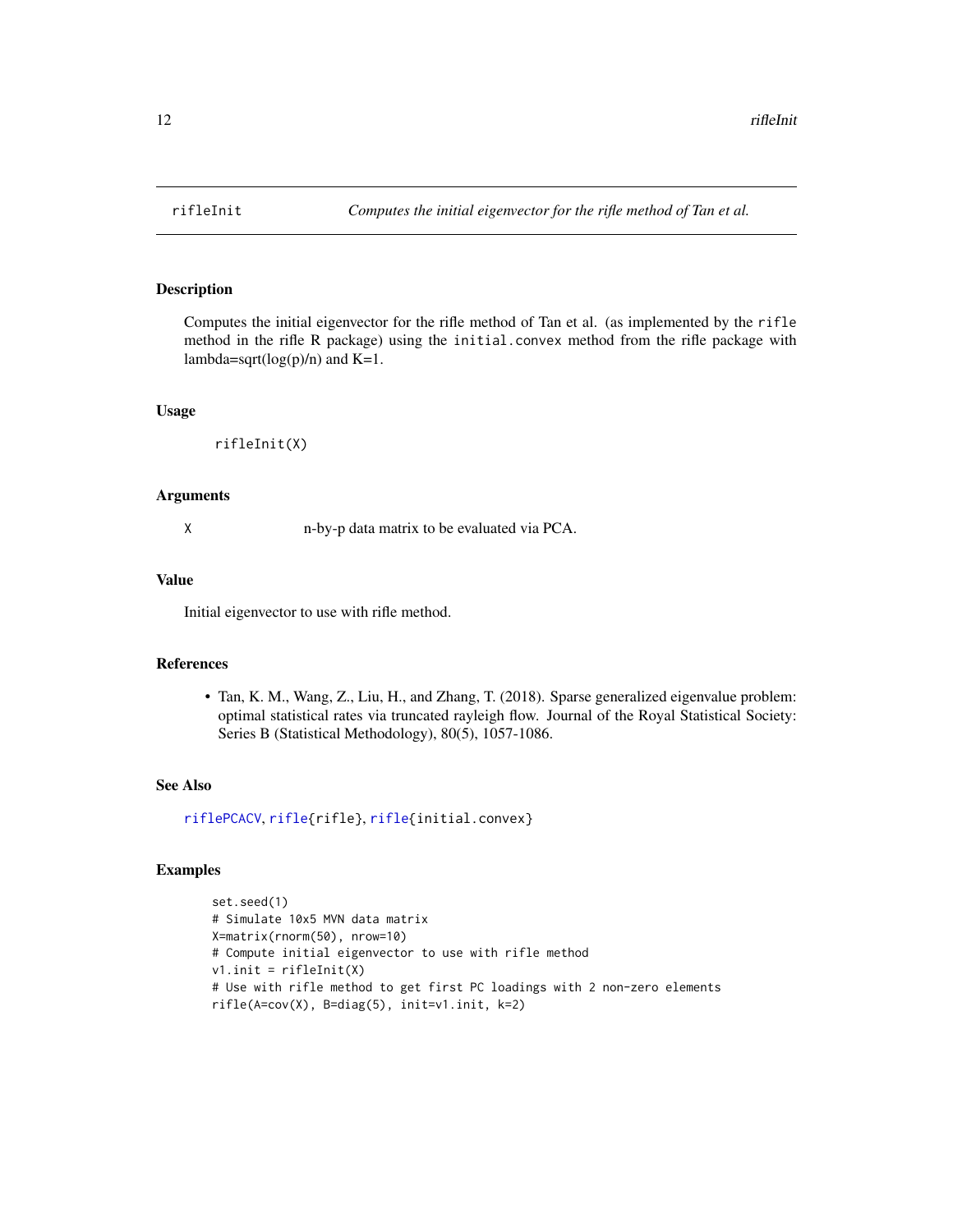<span id="page-12-1"></span><span id="page-12-0"></span>

Sparsity parameter selection for PCA-based rifle (as implemented by the rifle method in the rifle package) using the cross-validation approach of Witten et al. as implemented by the SPC.cv method in the PMA package.

#### Usage

riflePCACV(X, k.values, nfolds=5)

#### Arguments

|          | n-by-p data matrix being evaluated via PCA.                                                             |
|----------|---------------------------------------------------------------------------------------------------------|
| k.values | Set of truncation parameter values to evaluate via cross-validation. Values must<br>be between 1 and p. |
| nfolds   | Number of folds for cross-validation                                                                    |

#### Value

k value that generated the smallest cross-validation error.

## References

- Tan, K. M., Wang, Z., Liu, H., and Zhang, T. (2018). Sparse generalized eigenvalue problem: optimal statistical rates via truncated rayleigh flow. Journal of the Royal Statistical Society: Series B (Statistical Methodology), 80(5), 1057-1086.
- Witten, D. M., Tibshirani, R., and Hastie, T. (2009). A penalized matrix decomposition, with applications to sparse principal components and canonical correlation analysis. Biostatistics, 10(3), 515-534.

## See Also

[rifleInit](#page-11-1), [rifle{](#page-0-0)rifle}, [PMA{](#page-0-0)SPC.cv}

```
set.seed(1)
# Simulate 10x5 MVN data matrix
X=matrix(rnorm(50), nrow=10)
# Generate range of k values to evaluate
k.values = 1:5# Use 5-fold cross-validation to estimate optimal k value
riflePCACV(X=X, k.values=k.values)
```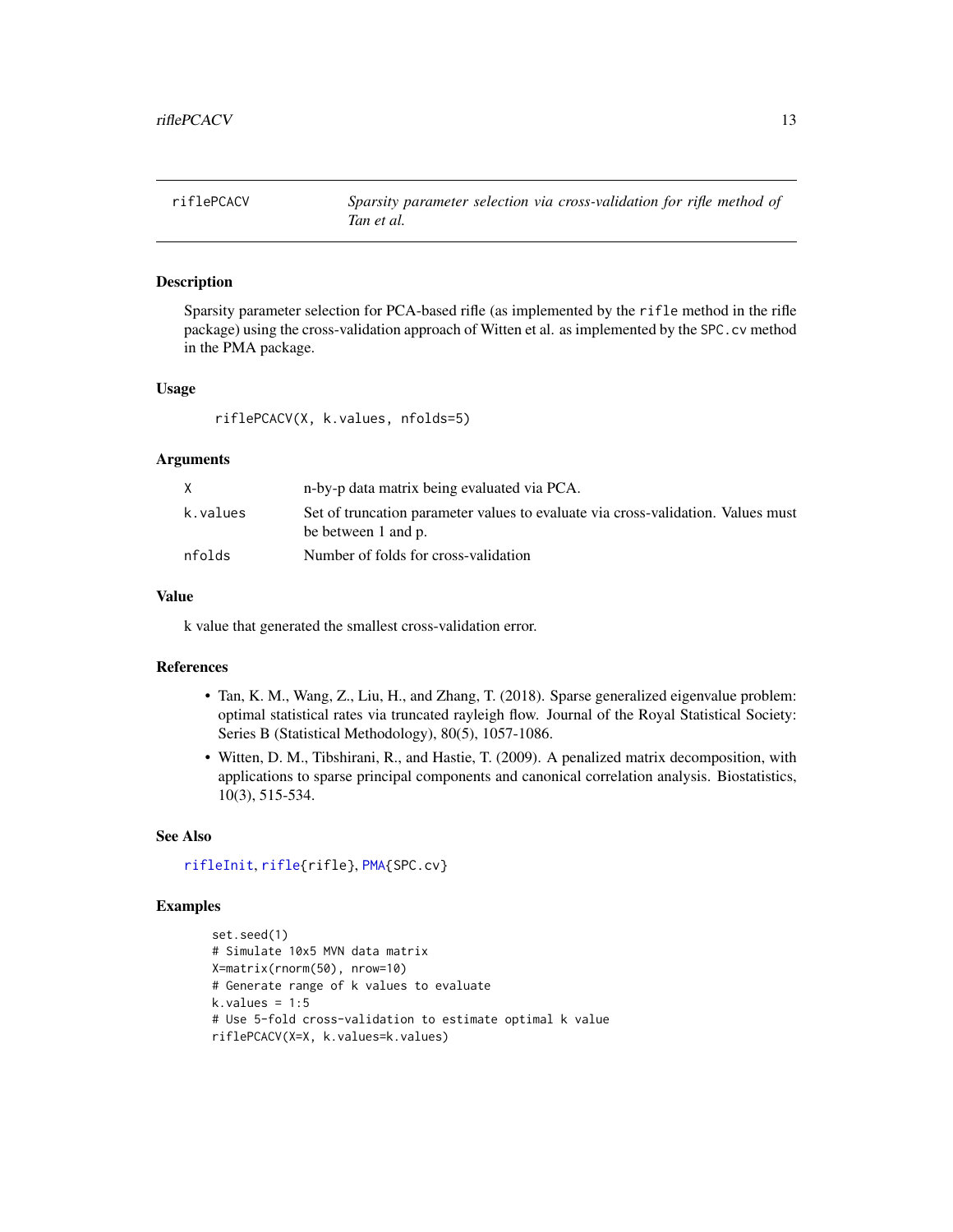<span id="page-13-1"></span><span id="page-13-0"></span>

Implements the TPower method by Yuan and Zhang. Specifically, it computes the sparse principal eigenvector using power iteration method where the estimated eigenvector is truncated on each iteration to retain just the k eigenvector loadings with the largest absolute values with all other values set to 0.

## Usage

tpower(X, k, v1.init, max.iter=10, lambda.diff.threshold=1e-6, trace=FALSE)

## Arguments

| X                     | Matrix for which the largest eigenvector and eigenvalue will be computed.                                                                                                                                                       |  |
|-----------------------|---------------------------------------------------------------------------------------------------------------------------------------------------------------------------------------------------------------------------------|--|
| k                     | Must be an integer between 1 and $ncol(X)$ . The estimated eigenvector is trun-<br>cated on each iteration to retain only the k loadings with the largest absolute<br>values, all other loadings are set to 0.                  |  |
| $v1.$ init            | If specified, the power iteration calculation will be initialized using this vec-<br>tor, otherwise, the calculation will be initialized using a unit vector with equal<br>values.                                              |  |
| max.iter              | Maximum number of iterations for power iteration method.                                                                                                                                                                        |  |
| lambda.diff.threshold |                                                                                                                                                                                                                                 |  |
|                       | Threshold for exiting the power iteration calculation. If the absolute relative dif-<br>ference in computed eigenvalues is less than this threshold between subsequent<br>iterations, the power iteration method is terminated. |  |
| trace                 | True if debugging messages should be displayed during execution.                                                                                                                                                                |  |

## Value

The estimated sparse principal eigenvector.

## References

• Yuan, X.-T. and Zhang, T. (2013). Truncated power method for sparse eigenvalue problems. J. Mach. Learn. Res., 14(1), 899-925.

## See Also

[powerIteration](#page-8-1),[tpowerPCACV](#page-14-1)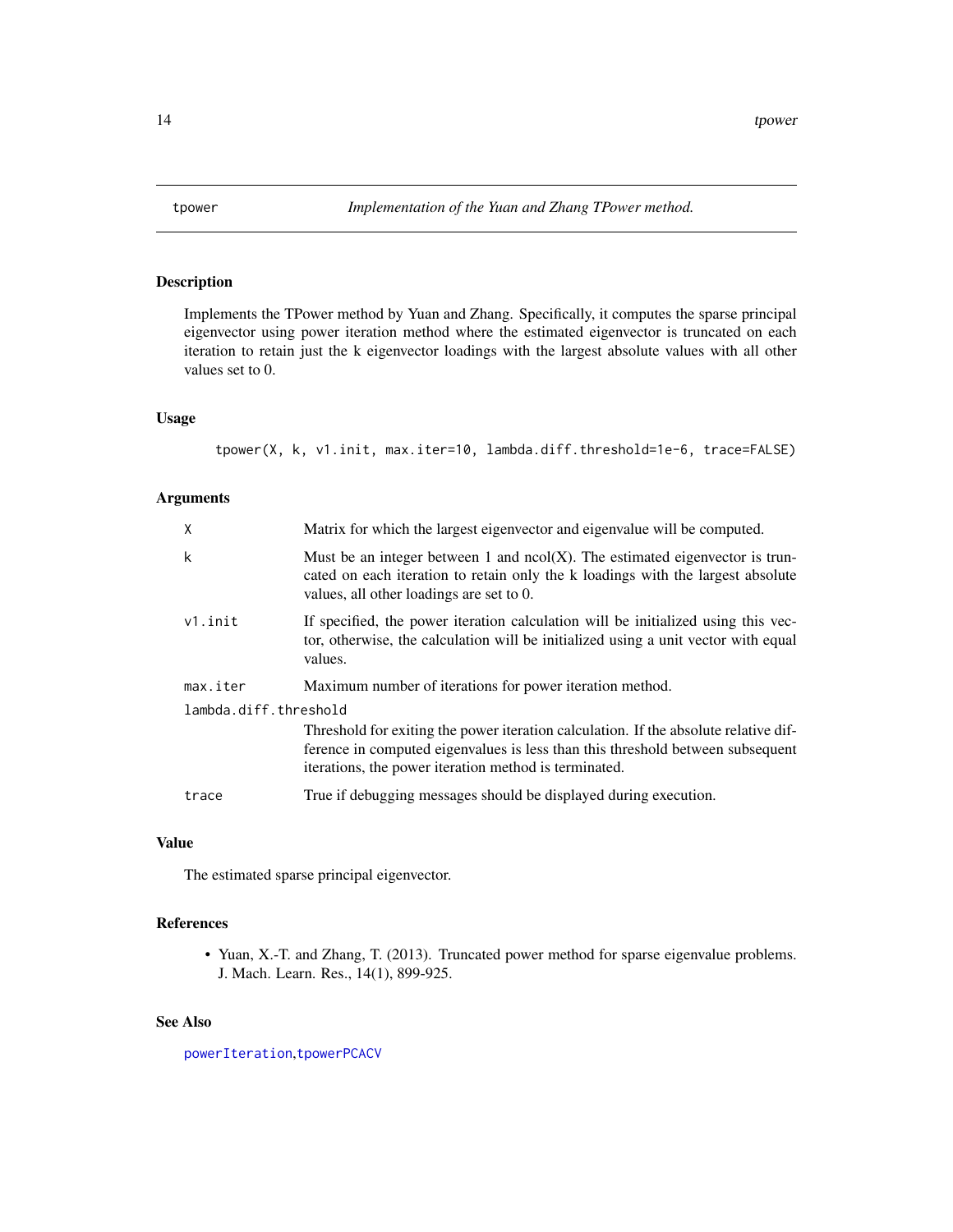## <span id="page-14-0"></span>tpowerPCACV 15

#### Examples

```
set.seed(1)
# Simulate 10x5 MVN data matrix
X=matrix(rnorm(50), nrow=10)
# Compute first sparse PC loadings with 2 non-zero elements
tpower(X=cov(X), k=2)
```
<span id="page-14-1"></span>

Sparsity parameter selection for the Yuan and Zhang TPower method *using cross-validation.*

## Description

Sparsity parameter selection for PCA-based TPower using the cross-validation approach of Witten et al. as implemented by the SPC.cv method in the PMA package.

## Usage

tpowerPCACV(X, k.values, nfolds=5)

#### Arguments

|          | n-by-p data matrix being evaluated via PCA.                                                             |
|----------|---------------------------------------------------------------------------------------------------------|
| k.values | Set of truncation parameter values to evaluate via cross-validation. Values must<br>be between 1 and p. |
| nfolds   | Number of folds for cross-validation                                                                    |

#### Value

k value that generated the smallest cross-validation error.

## References

- Yuan, X.-T. and Zhang, T. (2013). Truncated power method for sparse eigenvalue problems. J. Mach. Learn. Res., 14(1), 899-925.
- Witten, D. M., Tibshirani, R., and Hastie, T. (2009). A penalized matrix decomposition, with applications to sparse principal components and canonical correlation analysis. Biostatistics, 10(3), 515-534.

#### See Also

[tpower](#page-13-1),[PMA{](#page-0-0)SPC.cv}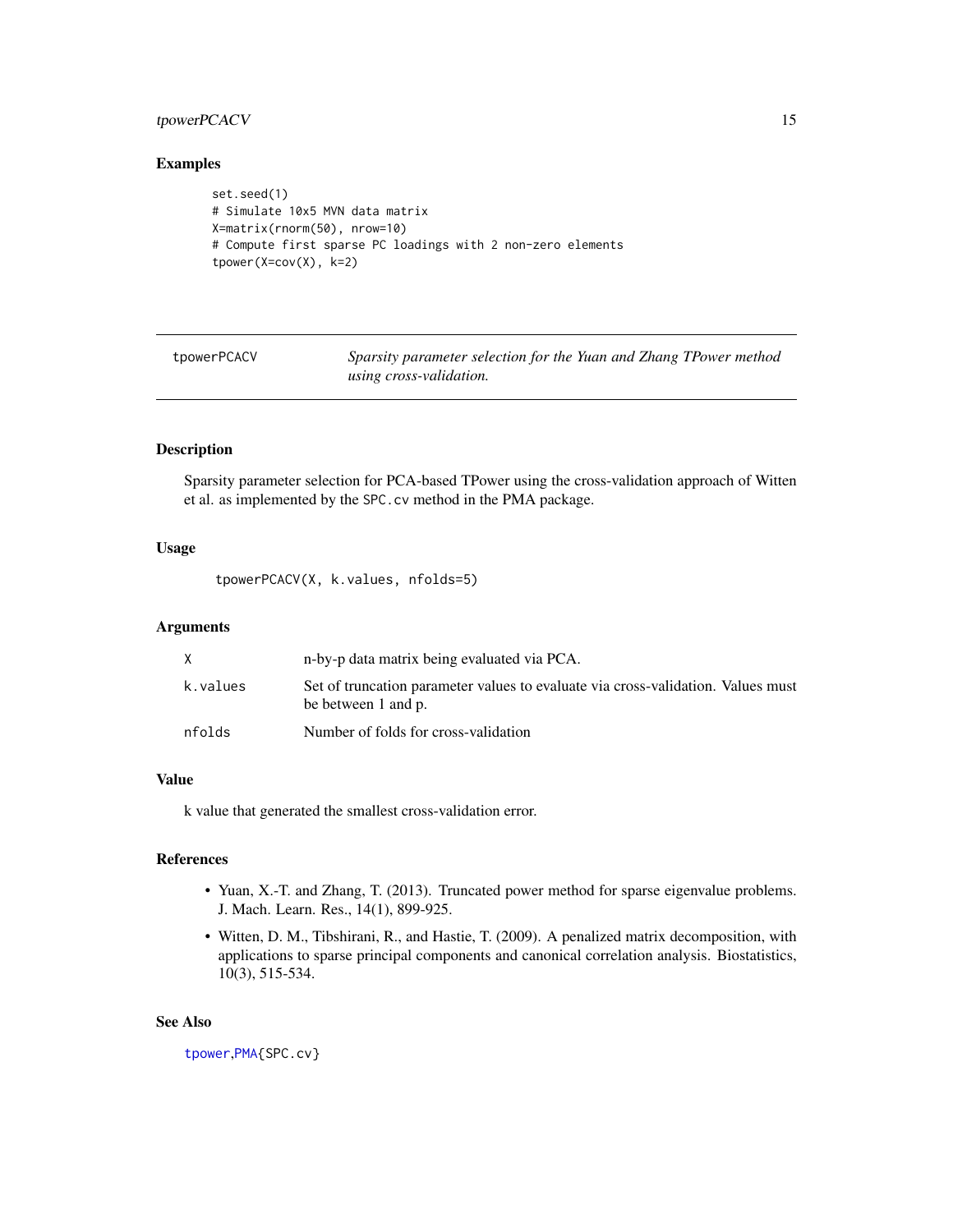```
set.seed(1)
# Simulate 10x5 MVN data matrix
X=matrix(rnorm(50), nrow=10)
# Generate range of k values to evaluate
k.values = 1:5# Use 5-fold cross-validation to estimate optimal k value
tpowerPCACV(X=X, k.values=k.values)
```